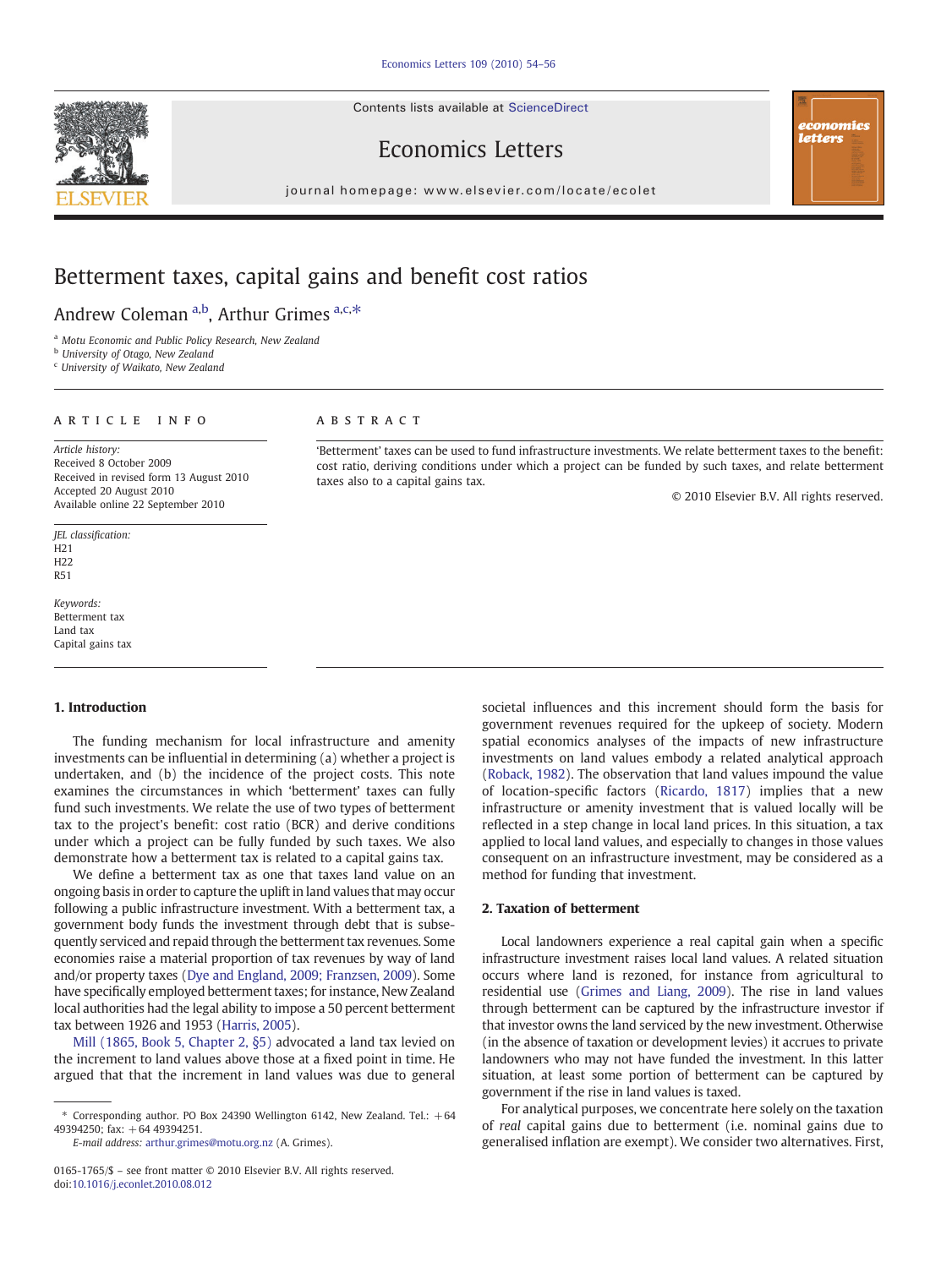we consider the effectiveness of a general real land tax in taxing betterment values. Second, we consider the effectiveness of an incremental real land tax for the same purpose, reflecting Mill's proposed tax. We relate this latter form to a direct capital gains tax.

As a general case, consider the purchase price of a plot of land at the end of year  $i=0$  that is expected to pay the owner an annual afterincome-tax rental stream of Y<sub>i</sub> = Y in years i = 1,...,∞. Rents may reflect the imputed value of the property to the owner–occupier, or may be the explicit contractual amount paid by a tenant to a landlord. Let 'r' be the real interest rate, 't' the land tax rate, and 'k' other net costs or benefits associated with the land (expressed as a ratio of the land value); r, and k are treated as known, fixed rates. When the tax rate is t, the value of the property at the end of year i is denoted  $V_i^t$ .

Extending the analysis of [Oates and Schwab \(2009\)](#page-2-0), the purchase price of the property at the end of year 0 is given by the discounted value of future rents less tax and other payments:

$$
V_0^t = \sum_{i=1}^{\infty} \frac{Y}{(1+r)^i} - \sum_{i=1}^{\infty} \frac{kV_0^t}{(1+r)^i} - \sum_{i=1}^{\infty} \frac{tV_0^t}{(1+r)^i}
$$
(1)

From the solution of a discounted infinite sum:

$$
V_0^t = \frac{Y}{r} - \frac{kV_0^t}{r} - \frac{tV_0^t}{r}
$$
 (2)

Equating terms and solving for  $V_0^t$  gives the purchase price:

$$
V_0^t = \frac{Y}{r + k + t} \tag{3}
$$

For the first betterment tax alternative, assume that initially no land tax is in place. The initial value of the plot is therefore:  $V^0_0$   $=$  Y  $/($  r  $+$  k). A public infrastructure project is then built that raises the annual real rental stream to Y\* and an annual land tax at rate t is levied; the new plot value becomes:  $\rm V_0^*\!=\!Y^*/(r\!+\!k\!+\!t)$ . If the tax rate were set to capture all value uplift from the project (so that  $\mathrm{V}^*_0\!=\!\mathrm{V}^0_0$ ), it would be given by:

$$
t = \frac{(r+k)(Y^* - Y)}{Y} \tag{4}
$$

For example, if  $r = 0.05$ ,  $k = 0.00$ , and  $(Y^* - Y)/Y = 0.1$ , the required tax rate is  $t = 0.005$ .

The present discounted value of the tax flow equals  $\mathsf{t}V_0^*$ /r. One policy aim may be to set this value equal to the per property project cost, P. The resulting tax rate becomes:

$$
t = \frac{r(r+k)}{Y^*-rp} \tag{5}
$$

To interpret Eq. (5), note that rP is the per property interest servicing cost of the project. Consider a project with  $P = $10,000$ ,  $r = 0.05$ ,  $k=0.00$  and let  $Y^* = $11,000 (=1.1 \times Y)$ , where  $Y= $10,000$ ; hence rP = \$500 and the BCR, defined as  $(Y^* - Y)/rP$ , equals 2. The resulting t $\approx$ 0.0024. If, instead, P=\$20,000 (hence BCR=1), the required  $t=0.005$ , consistent with the full value uplift case. Generalising, the project can be financed through a flat land tax and still leave some value uplift for local landowners provided BCR>1; if BCR<1, full financing through a flat land tax will lead to a decline in property values.

Now consider the second alternative in which only real incremental land value is taxed (at rate t). The value of a plot of land that experiences an unexpected rise in land rents from Y to  $Y^*$  due to a new infrastructure investment becomes:

$$
V_0^* = \frac{Y}{r+k} + \frac{Y^*-Y}{r+k+t} \tag{6}
$$

The first term on the right hand side of Eq. (6) is the land value prior to the rise in rents which remains unaffected by the incremental land tax. The second term reflects the rise in land value consequent on the project; the tax is levied on this increment. Thus the present discounted value of tax revenue is given by  $[t(Y^* - Y)]/[r(r + k + t)].$ The tax rate required to finance a project with per property cost, P, becomes:

$$
t = \frac{r + k}{[(Y^* - Y) / rP] - 1}
$$
\n(7)

Eq. (7) establishes that an incremental (real) land tax can fully finance a project if and only if the BCR > 1. Even then the tax rate may be 'high.' For instance, if we assume the same values for r, k, Y and  $Y^*$ as before but with P =  $$19,000$  (BCR  $\approx$  1.053), the result is t = 0.95. A tax rate of less than unity requires  $BCR > 1 + r + k$ . If the BCR is favourable, a more moderate incremental land tax rate can result; for instance, with P =  $$5000$  (BCR = 4), t  $\approx$  0.017. Realistically, therefore, full financing of a project through an incremental (real) land tax may be restricted to projects with high BCRs.

A real incremental land tax can be conceived as a replacement for a tax on real capital gains on land. The latter option taxes the one-off annual capital gain at rate c; by contrast, an incremental land tax spreads the tax over time. We can equate the present discounted revenue from an incremental land tax with the revenue from a capital gains tax, as follows:

$$
t = \frac{(r+k)c}{(1-c)}\tag{8}
$$

For instance (with  $r = 0.05$  and  $k = 0.00$ ), instead of a capital gains tax of 30%, an incremental land tax could be substituted with a rate of 2.14% p.a. Each approach would result in 30% of the real capital gain being taxed (in present discounted value terms), with the same present discounted revenues accruing to government. Cash-flows from an incremental land value tax would differ from a capital gains tax since the former would be spread over the indefinite future whereas a 'pure' capital gains tax is due immediately (within one year) of the capital gain being apparent. In many jurisdictions, cashflow concerns with regard to the taxpayer means that the capital gain is only payable on realisation of the property, which creates lock-in effects and other complications. These issues are much less problematic in the case of an incremental land tax.

#### 3. Conclusions

Provided that independent land valuations are performed on all properties, a betterment tax can be levied to fund public infrastructure and amenity investments under certain circumstances. A flat rate land tax is one possibility, but that option taxes pre-investment land values unrelated to the specific investment. An alternative is an incremental land tax that taxes only the uplift in values due to the new infrastructure or amenity. The full project cost can be recovered by the latter tax with a tax rate of less than 100% if the project's  $BCR > 1 + r + k$  where r is the cost of capital and k is other costs associated with ownership of the land (expressed as an annual rate).

Provided this latter condition is met, the project can be fully financed from the incremental betterment tax while leaving some value uplift available for local landowners. If a land tax is already in existence, addition of a special betterment tax has virtually no additional administrative cost; in addition, the ability to avoid (or evade) the tax is virtually non-existent since the land is valued by an independent agency and is available as collateral in cases of nonpayment of tax. Furthermore, use of a land tax has favourable efficiency properties relative to other taxation or funding options. A capital gains tax is another option and we demonstrate the